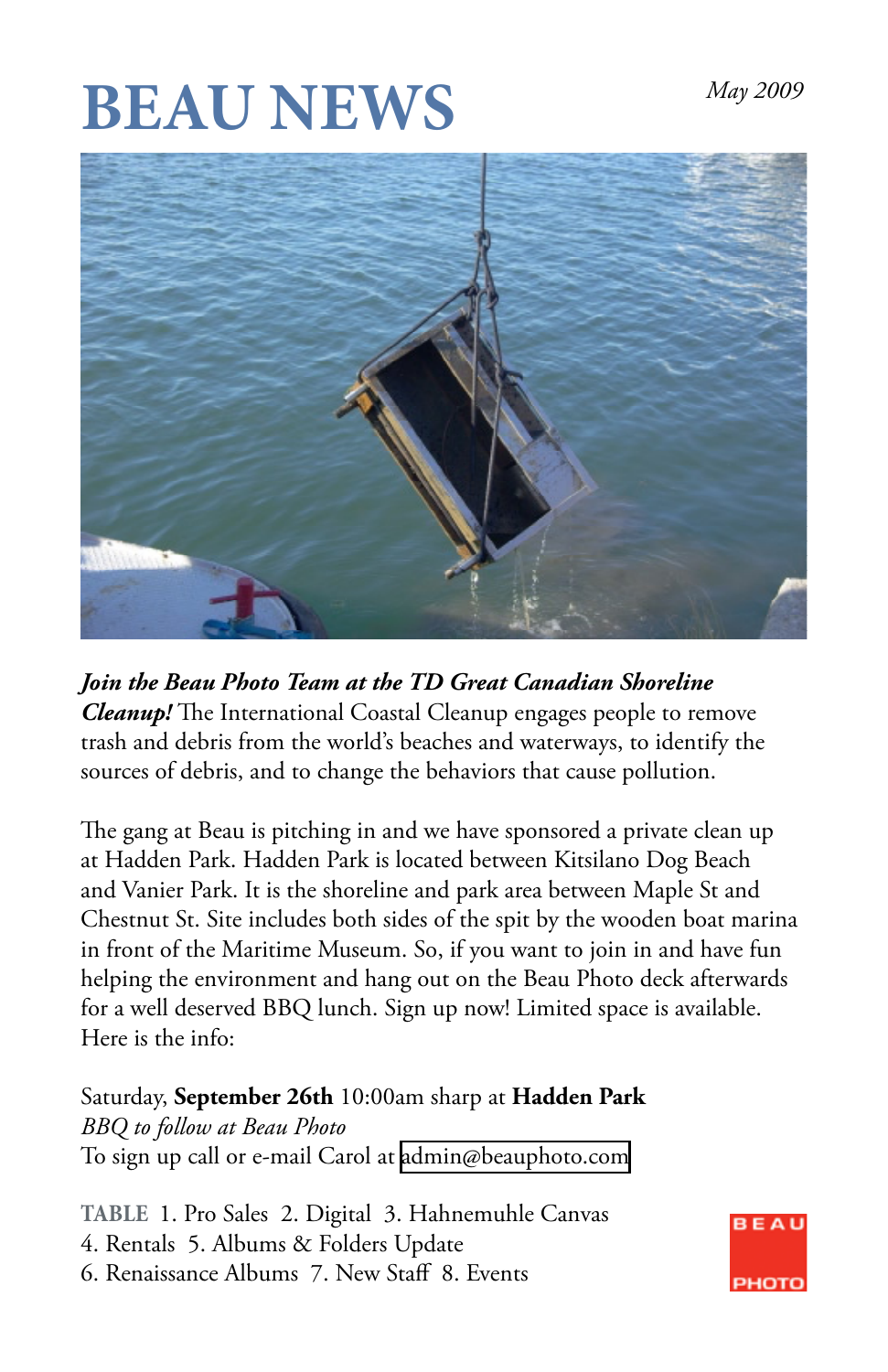#### **1. PRO SALES**

*BAD NEWS* - The shipments for the new TT1 and TT5 Pocket Wizards have been delayed and the new ship date is slated for the end of May.

*GOOD NEWS* (for you) - After inventory we find ourselves overstocked on a couple of items so lets clear them out at a great price!

| Manfrotto black 050 Maxi stand with speed release<br>Reg \$158.95 | Sale \$127.49 |
|-------------------------------------------------------------------|---------------|
| Photoflex Lite dome 36x46 soft box<br>Reg \$220.95                | Sale \$185.49 |

## **2. DIGITAL**

#### **Vacation Time – Oh Yeah!**

Just a quick note that I will be away on vacation until May 18th. The southwest deserts beckon and I haven't been on a real road-trip since early 2007. I am looking forward to lots of shooting with my current EOS-50D system down in southern California, Nevada, Utah, Arizona and possibly New Mexico too! Since I will be camping and spending a lot of time in the backcountry. I will likely not have much Internet access, so sadly, no blog this time. Watch for lots of image galleries upon my return though!

In my absence, please ask for Ken or Kathy and they will be able to help out with anything you might need...

## **Digital Back News: Hasselblad H3DII-31 Sale!**

Hasselblad has announced a wicked promo on their 31 megapixel medium format digital systems. Many of you have asked whether or not you can delete the bundled 80mm "kit" lens, and generally the answer is "Sorry, no". However, during this promo, you can get the H3DII-31, sans lens, for only \$12,995 USD! That includes the H3DII body, the HVD90X viewfinder and the 31 megapixel digital back! Should you want the lens, the price is only \$14,995 USD for the full kit with 80mm lens! That is a whopping \$3,000 savings over the regular price! This promo is running until June 30th. Since the CDN dollar is so volatile, I have chosen to quote these in

*Mike*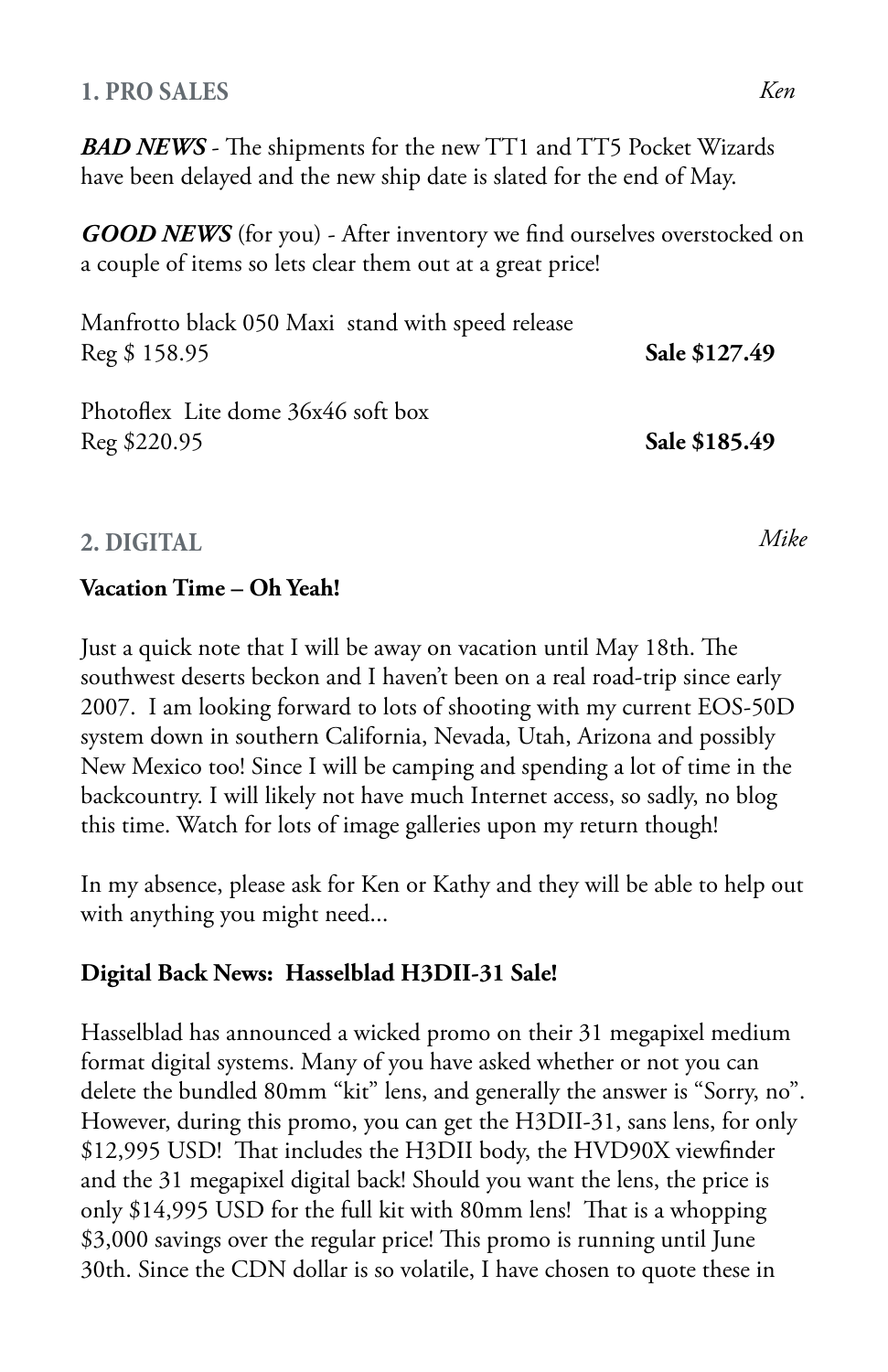USD. As a rough estimate, based on the current exchange rate, add about 26% to those prices for CDN dollars. In my absence, contact Kathy for more information on Hasselblad products.

## **Phase One Capture One PRO software - Introductory Special \$299Cdn!**

We will soon have boxed copies of **Capture One PRO v4.7** in stock and a really great price! Now that I have had some time to spend with Phase One's P45+ and Capture One software, I am better able to answer questions. Also note, that everything I am going to mention applies equally to digital SLR raw images as well. If you have a Canon or Nikon digital camera (or many other brands as well), it is virtually guaranteed that you'll be able to process your raw files with Capture One. For this brief newsletter report, I'll just point out several functions that stand out as being particularly well implemented.

*Lens Aberration Controls:* if you are familiar with Lightroom or Adobe Camera Raw, the usual suspects are there – vignetting, chromatic aberration (CA) and purple-fringing control. In addition, there is also distortion correction and even lens sharpness falloff control. Off note is that for CA correction, the software will automatically analyze your image and dial in the appropriate amount of correction. This seems to work extremely well and is far easier than fiddling with red/cyan and blue/yellow sliders!

*Advanced Colour Correction controls:* another standout feature, this allows one to click on a colour in an image, fine tune the selected range on a colour-wheel and then apply hue/saturation/luminosity changes. This allows some remarkable ability to remove unwanted colour casts from, for example, architectural photos that have multiple conflicting light sources with different colour-temperatures.

*Noise Reduction and Sharpening:* these features offers a more diverse range of adjustment than what one gets in Adobe Camera Raw or Lightroom (although the sharpening seems more of a USM and not a "Smart Sharpen" as in Adobe's converters) and what I find particularly gratifying is their clean and natural look without the overly "intelligent", but sometimes artificial looking, sharpening and NR that you get with Adobe. For example, in Adobe's raw conversions, there is a fair bit of differential sharpening and NR that goes on, based on the camera used, what ISO was used and even image content. For example darker shadows get more NR and smoothing than midtones and highlights. While this can sometime be useful, other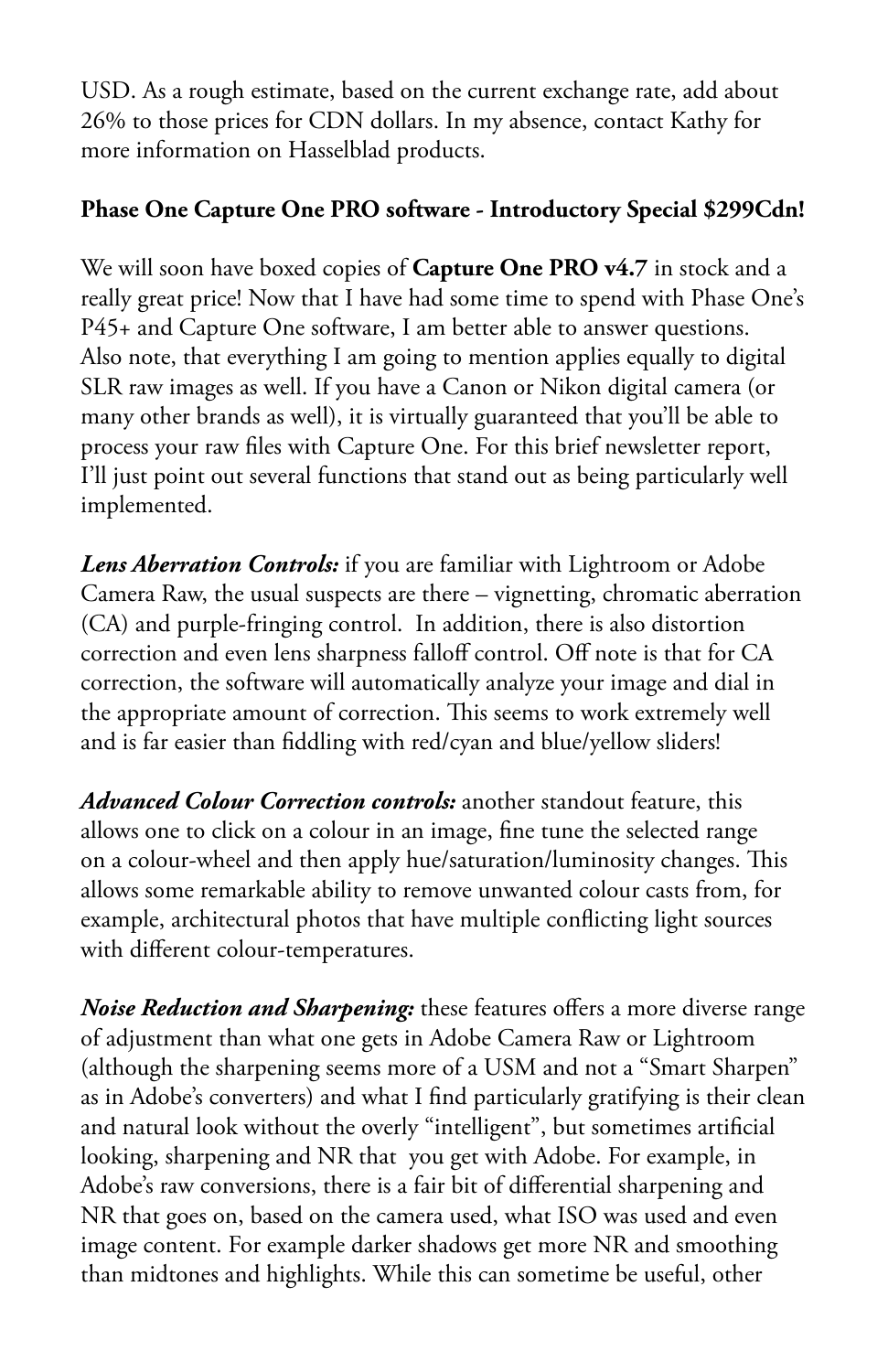times it lends an over-processed look to images. In Capture One PRO v4.x (as opposed to the older v3.x) one seems to have the ability to completely turn off NR, if so desired, so using third-party NR software or plugins gives much better results. If you want lots of detail across the board, shadow to highlight, and don't mind a little bit of grain (noise), then just turn off NR completely and you can get the look you want!

*Out-of-the-box colour:* this isn't really a function per se, but I have to say that the colour, contrast and overall look of raw images that Capture One processes is superb. While there is certainly other raw conversion software (other than Adobe) that can give Capture One a run for its money with regards to many aspects of image quality, my gut feeling is that Capture One does give the best out-of-the-box look of any raw converter that I have ever used.

*Tethered Shooting:* Capture One PRO supports many different D-SLR cameras for tethered shooting functionality. If you are using Capture One for your raw conversions, you don't need to interrupt your workflow to use the camera manufacturer's own software, saving you time and, in the case of Nikon, money as well since Nikon charges for Camera Control Pro. However, other than when using a Phase One medium format camera, tethered shooting is a little more basic, essentially only allowing you to trigger the camera. There is no live-view or exposure control as far as I can see.

One final point is that it is very much worth buying the PRO version of Capture One. The regular version does not have lens aberration corrections, tethered shooting ability and so on. For basic raw conversions, the regular version might suffice, but to get the best out of your images, definitely go PRO! Based on all the differences I've seen, we are not even going to bother stocking the non-pro version of Capture One.

There is a whole lot more I could say about Capture One PRO – this was only the tiniest of overviews, but generally speaking, I am quite impressed with this new version. I could never get to like version 3 for a variety of reasons, but version 4 is a huge improvement in my opinion. You can download a trial version of Capture One from Phase One's website, or we even have trial version Cds we can hand out if you'd rather have a CD installer. You can call either myself (when I'm back from vacation), Ken or Kathy for more information. Watch for more training seminars coming up later in the year as well!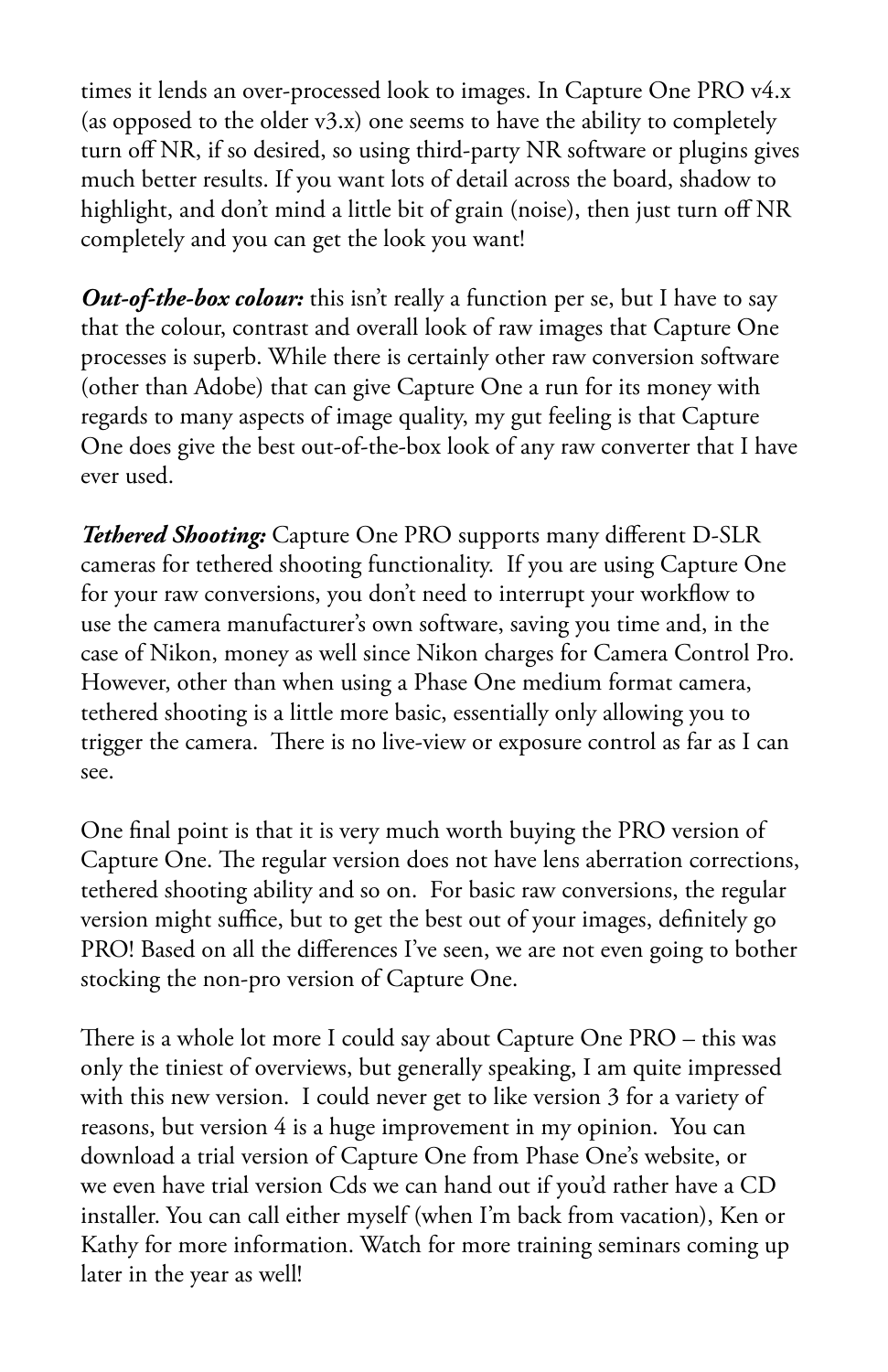## **3. HAHNEMUHLE CANVAS** *Jason*

*NEW!* From Hahnemühle: **Daguerre** & **Monet** Fine Art Canvas. Hahnemühle has announced the addition of two new canvas inkjet products to its Digital Fine Art collection.

**The Daguerre Canvas** (400gsm) is a specially coated artist canvas made of poly-cotton with a tactile surface texture, which makes it perfect for fine art photo printing. Its bright-white color provides clear, fresh color and contrasts for black and white reproductions.

**Monet Canvas** (410gsm) has a neutral white base tone, which is slightly warmer than the Daguerre Canvas and is made of 100% cotton. Its outstanding characteristics are highly respected and recommended for art reproduction as well for high-quality photo printing with painting effect. The high surface weights of these new canvases, 400 gsm and 410 gsm, give them a robust, but tactile surface texture.

The Hahnemühle canvases work very well with the Stick & Stretch system of do-it-yourself canvas stretching kits. Fast and economical, call us or come into the store for a demonstration!

| $17"$ x39' Roll | \$135.88 |
|-----------------|----------|
| 24"x39' Roll    | \$196.76 |
| 36"x39' Roll    | \$294.77 |
| 44"x39' Roll    | \$360.11 |
| 60"x39' Roll    | \$517.52 |

\*\*\* A special good-bye to my friend and colleague, Jeff Downer. He has worked in our shipping department since last summer, and we were classmates in Focal Point's Professional Photography full time program last year. One of the best colour darkroom printers I have ever seen, he is going on to new & exciting opportunities! *Good luck, Jeff!!!* \*\*\*

## **4. RENTAL** *Kathy*

**New year, new rental guide!** Well, I guess the year is getting on, but the rental guide is hot off the press, the old one was getting a little out of date! There have been a few changes to the lineup, most noticeably is the digital selection. The digital world changes fast and at the time of the last printing, we were still eagerly awaiting the D300 and the 40D. We are also in the process of adding some new lenses, so there are a few new ones listed that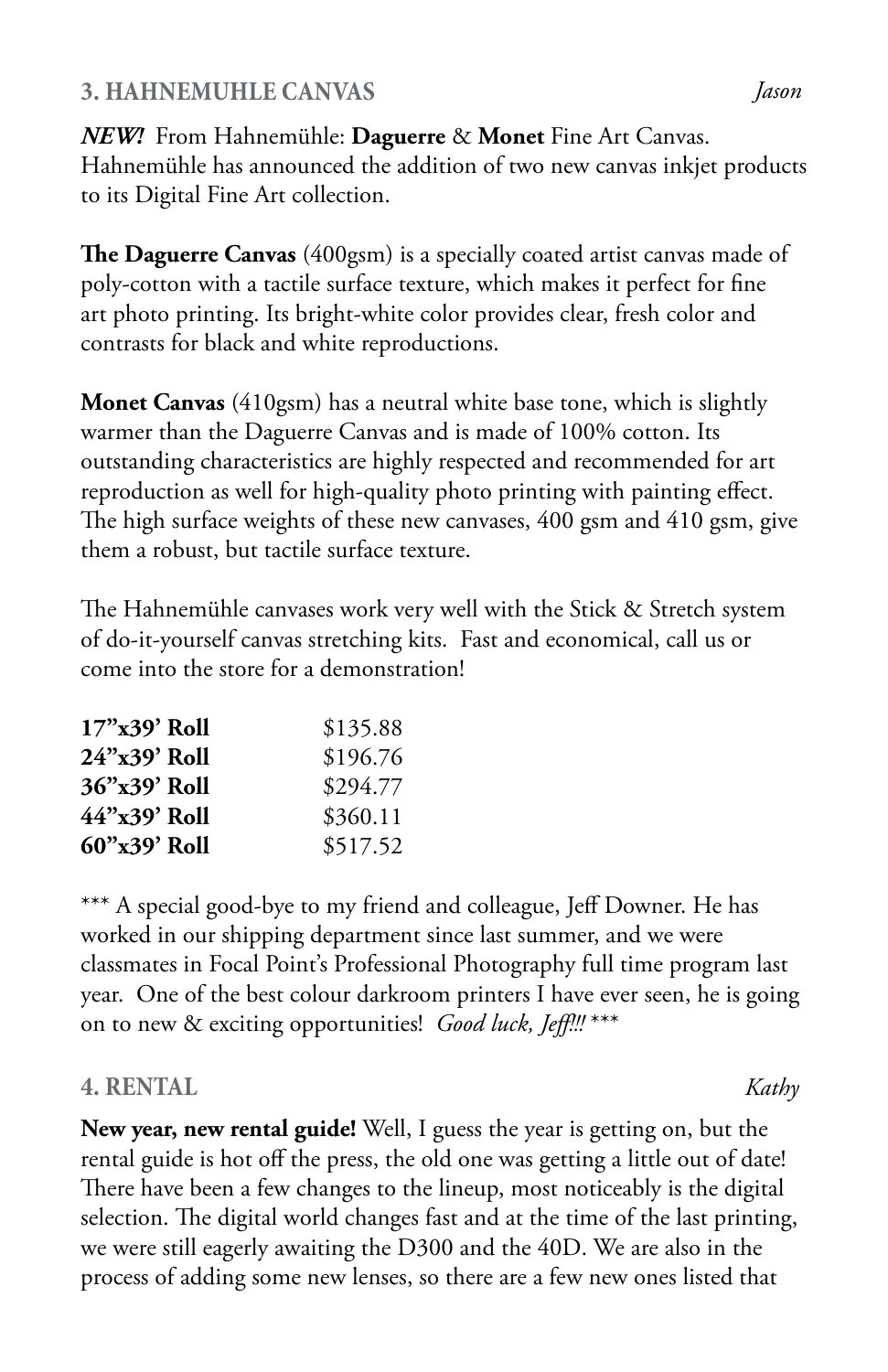we are still waiting for, including the new Canon 24TS-E and the 17TS-E, and the Nikon Micro 105, among others. Come by and pick one up, and watch for the update on our webpage which will be coming soon.

There are also a few price changes as well, mostly small increases and a few decreases. Rising costs from our suppliers and replacing some of our equipment means we have to raise our prices a little as well. This is a good time for me to put in my bit about being nice to rental equipment. It seems lately, our rental equipment has been arriving back a little worse for wear. They are usually relatively small things, but every time a reflector comes back dented because someone packed it badly, or stands are over-tightened and the center columns become deformed or bent, it just adds to the problem. Soon I have to replace a lot of these things and then your rental costs go up. Please don't abuse the equipment, treat it as if it were your own, and if you are someone who doesn't care how you treat your gear, and you throw it around and step on it, then please buy your own gear to step on. Each of you that rents can help keep the prices low by just being a little more gentle, or taking an extra second to properly wrap a cord so it doesn't get twisted and curly. I thank you and so does everyone else who rents, they get good looking equipment at lower prices!

## **5. ALBUMS & FOLDERS UPDATE** *Barb*

Well, it was a wild and wacky April. Spring has finally come to Vancouver! The streets have their 'party dresses' on (the blossom trees are fully out as I write) and their perfume has put a smile on some people's faces... condolences to all of you who suffer from allergies.

As usual, Spring turns one's thoughts to Love & Marriage... and every Bride wants something unique. Some want black leather, some want white satin; some want exactly what their mothers had. Our job is to keep them happy. Some days, it even works!

TAP has introduced a number of new, contemporary albums (both flush mount and slip in) to address the changing market, and Renaissance has been leading the pack for many years. If you can't find illustrations in your current brochures and can't wait for a new set to arrive, do follow the links from our web site to the manufacturers sites and check out what's new.

If upgrading your sample albums, please remember to tell us they're samples.. our manufacturers offer discounts (albums will be stamped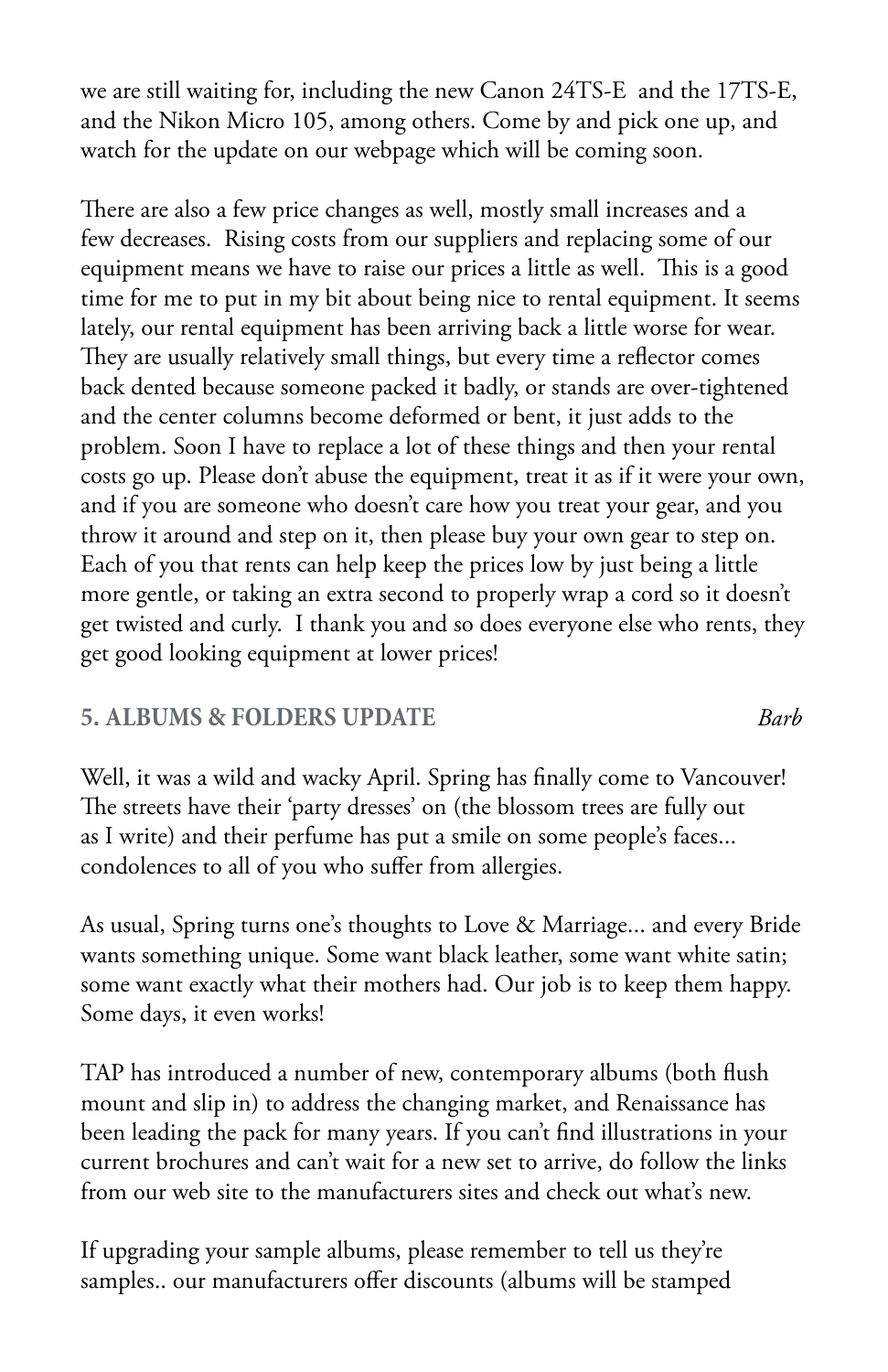'sample, not for sale'). There are limits, but they're reasonable.

We look forward to seeing/talking with you soon.

*Go Canucks, Go.*

## **6. RENAISSANCE ALBUMS** *Timshel*

# *20% off "Stock" Products for May!*

Good news everyone, Renaissance is having a sale!

During the month of May all regular priced "Stock" products will be discounted 20% to get inventory moving before wedding season hits. This includes Library bound, Milano, Ventura, Hudson, Roma, Elan, Park, and any and all items from the "Stock" section of the catalog! ("Custom" books are regular price though, sorry.)

For even more great deals on stock products come talk to us about what we have left in our old and mis-ordered stock selection. Please, for the love of god, take these books away!

On a more personal note, sadly, this will be my last newsletter installation. For health reasons, I've given my notice and will be leaving Beau at the end of May. However, Sarah, our most recent acquisition is absolutely delightful and, if she can survive my teaching, she should be more than equipped to handle anything you can throw at her by the time I go.

During my time here I have been privileged to work with an amazing group or characters who have taught me very much about both the photo industry and life in general. Angie and Carol have created a truly unique business environment that allows us to blend our personal eccentricities (of which I have many) into a professional world which, more often than not, seems to appreciate the break. They have treated me, personally, in a way that has restored my faith in the ideal of having fun, fair and most importantly humane employment. For this reason, and others, it is my hope that Beau can survive at least another 27 years in this increasingly "Made in China" industry.